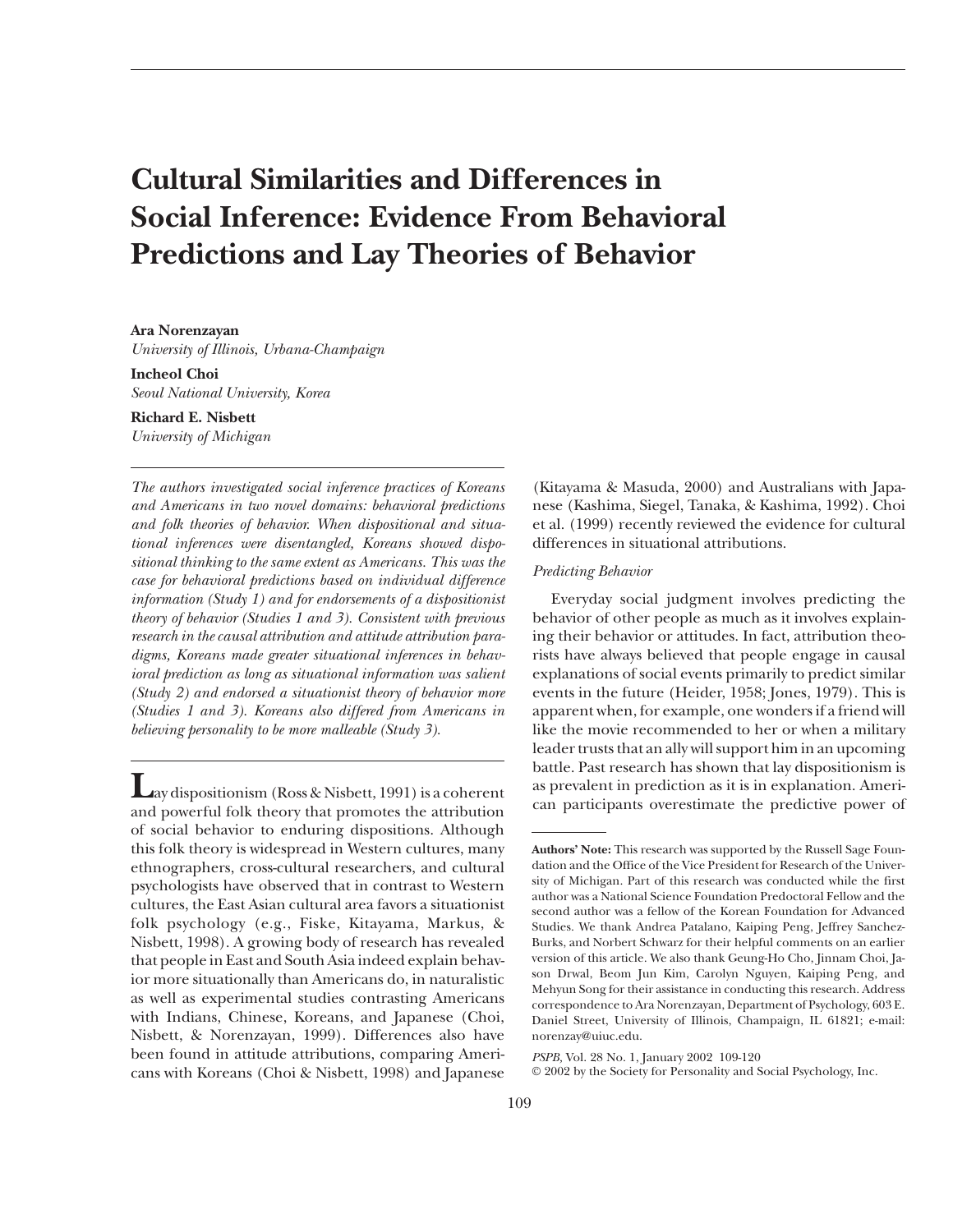dispositions just as they overattribute behavior to them (Dunning, Griffin, Milojkovic, & Ross, 1990; Kunda & Nisbett, 1986; Newman, 1996; Ross & Nisbett, 1991).

Surprisingly, however, most of the previous cross-cultural work in social inference—as extensive as it is—has focused primarily on explanations of behaviors and attitudes. There has been little research examining behavioral predictions across cultures. Given the centrality of behavioral prediction in everyday life, an important question is whether the cultural difference also is found for predictions of behavior. More important, comparing behavioral prediction across cultures provides one way to specify the exact psychological source of the cultural difference in social inference—whether it lies in dispositional inference, situational inference, or in both. In past cross-cultural work, it has been implicitly assumed that social inference is a unitary process. Evidence for strong situational attribution has been taken to indicate weak dispositional attributions as well. But the social inference process consists of at least two distinct cognitive operations: dispositional inference and situational inference (Gilbert & Malone, 1995; Krull, 1993). Dispositional inference is attributing behavior to internal and enduring qualities of the individual, for example, personality and temperament. Situational inference is attributing behavior to external factors impinging on the individual, such as situations, roles, or the larger social context.

# *Specifying the Attributional Origins of the Cultural Difference*

There are two possibilities concerning how Western and Eastern cultures might differ in behavioral predictions. If Eastern cultures have weak beliefs in dispositions, then their predictions about behavior should show low levels of cross-situational consistency. The ethnographic and cross-cultural literature certainly provides some basis for this possibility. Anthropologists have occasionally noted that dispositional thinking is rare, absent, or unimportant in non-Western societies (Hirschfeld, 1995).

There is growing evidence, however, that even members of Eastern cultures make robust dispositional inferences (Choi et al., 1999). The second possibility for cultural variation in behavioral prediction, then, is that Eastern and Western cultures make dispositional inferences in much the same way but differ in the degree to which they make situational inferences. For example, cross-cultural studies suggest that East Asians organize personality information in remarkably similar ways as Westerners, both with imported as well as indigenous instruments (e.g., McCrae, Costa, & Yik, 1996; see Choi et al., 1999). This evidence supports the case for East Asian dispositionism to the extent that perceptions of personality structure can be taken as evidence for making dispositional inferences.

More direct social psychological evidence has recently emerged that bolsters the argument that Easterners and Westerners sometimes make dispositional inferences in much the same way. Experimental work by several researchers suggests that when situational constraints are not salient, East Asians, including Chinese, Korean, and Japanese, show the correspondence bias at least in one paradigm—the Jones and Harris (1967) attitude attribution experiments (Choi & Nisbett, 1998; Kitayama & Masuda, 2000; Krull et al., 1999). Of importance, some of these studies have found that the correspondence bias for East Asians is reduced, or even eliminated entirely, when the situational constraints are salient. These same situational salience manipulations have no effect on the correspondence bias shown by Americans, suggesting that the cultural difference in social inference may reflect primarily differences in situational inference. However, these studies were conducted within a single paradigm—attitude attribution and therefore the question remains as to what extent their findings would generalize to other social inference practices, such as behavioral predictions and lay theories of behavior.

## *Prediction Versus Explanation*

To the extent that Eastern and Western cultures are equally willing to infer dispositions from behavior but differ in the degree to which they apply situational theories to behavior, different implications follow for cultural variation in explanation versus prediction of behavior. In prediction, the outcome of an actor's behavior is not known. As a result, using situational information to predict the behavior of a single individual is difficult because it is unclear to an observer whether the situational influence under consideration applies to that particular individual. Will Tom act aggressively when provoked by an adversary? Even if one believes that provocation is a powerful trigger of violent behavior, not everyone lashes out when provoked, and it is hard to predict in advance if Tom is the sort of person who reacts to provocation. Thus, to the extent that individual differences are perceived in the same situation, the tendency to use situational information is diminished (Ross & Nisbett, 1991).

The uncertainty characteristic of prediction, however, is greatly reduced in the case of explanation because knowledge of the behavioral outcome provides clues as to whether the situational information applies to the given individual, thus diminishing concerns about individual differences in the same situation. People then can easily apply situational information to the extent that they endorse a situationist theory of behavior. After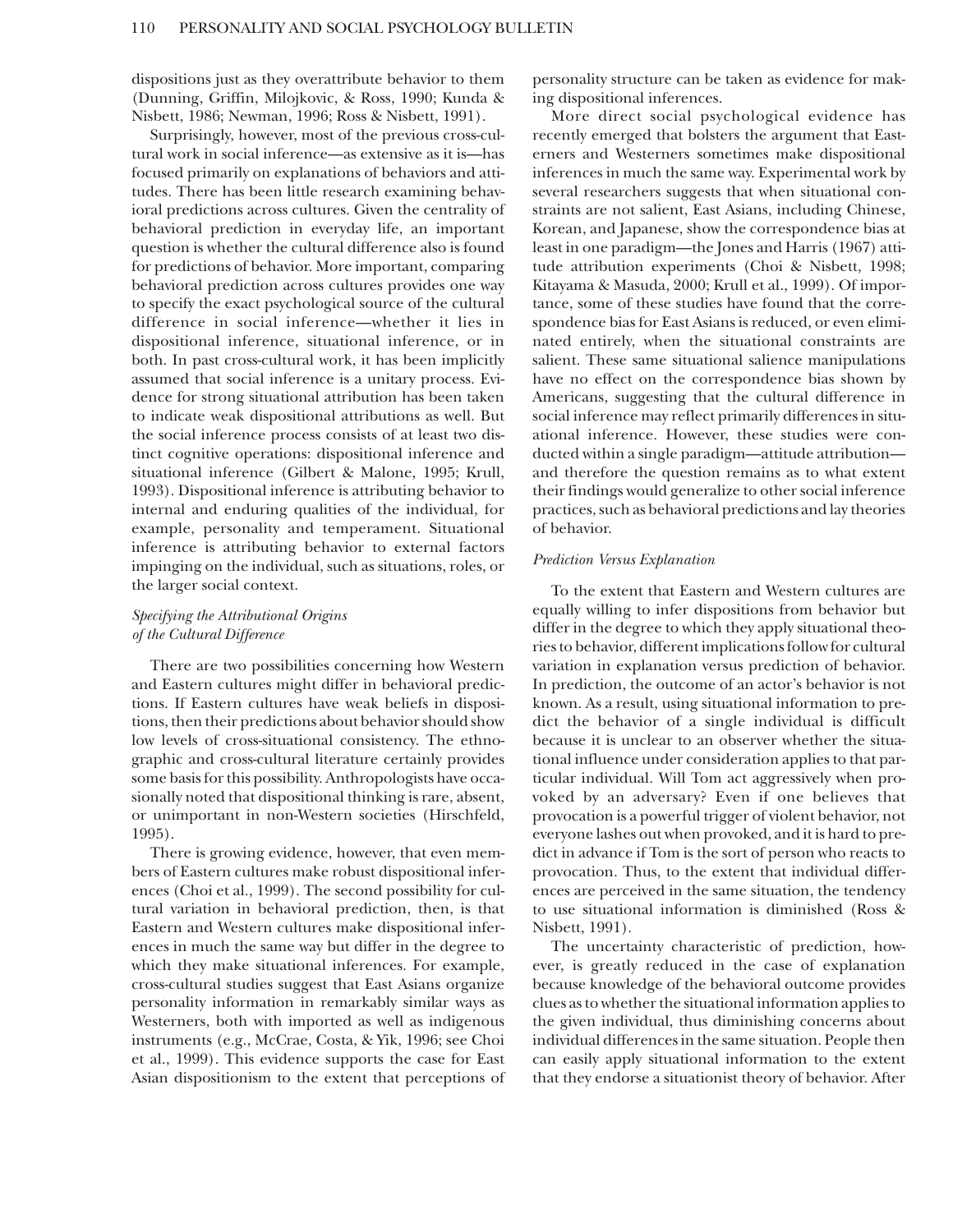learning that Tom did react violently, one who believes in the power of provocation can conclude with reasonable certainty that provocation led to his aggression. This analysis suggests that cultural variation that readily emerges in explanation may be reduced or even eliminated in prediction, unless salient situational information is available.

To recap, a significant body of evidence has established that there is a cultural difference in situational inference between Western and Eastern cultures, reviewed recently by Choi et al. (1999) (see also Norenzayan, Choi, & Nisbett, 1999). This evidence, however, has been largely limited to two research paradigms: attitude attribution and causal attribution. There is also suggestive evidence that under some circumstances Easterners display dispositional inference as much as Westerners. However, most of the past research has not examined the distinct contributions of these two processes dispositional and situational—to the cultural difference.

The present research therefore had three goals. First, we broadened the scope of the cross-cultural evidence by examining social inference in two novel research paradigms previously overlooked: behavioral prediction and folk theories of social behavior. Second, these two novel paradigms allowed us to assess the relative contributions of dispositional and situational inference to the cultural difference. Third, we explored the possibility that the East Asian folk theory of personality may be qualitatively different from the Western form in that it may reflect the belief that dispositions are situationally malleable.

We examined (a) the degree to which Koreans, compared to Americans, would rely on individual difference information to predict future behavior when situational information is minimal (Study 1); (b) the effects of situational information of varying salience on Korean and American predictions of the cross-situational consistency of behavior (Study 2); and (c) endorsement of dispositionist, situationist, and interactionist theories of behavior as well as beliefs in the malleability of personality (Studies 1 and 3). Because no gender differences were found in these studies, the results are presented without reference to gender.

## STUDY 1

## *Overview*

Study 1 had two goals. First, we wanted to answer three specific questions about disposition-based prediction in the absence of situational information. To what extent would East Asians, as compared to Americans, (a) rely on abstract trait information to make predictions about future behavior and (b) rely on information in the form of concrete behaviors—without mention of trait labels in predicting future behavior (suggesting inference of traits from concrete behavior). We also wanted to investigate the possibility of any cross-cultural differences in the strength of predictions as a function of aggregation of behavioral information, that is, sensitivity to the law of large numbers in social inference.

The second goal of this study was to examine East-West cultural differences in situational and dispositional attributions using an alternative strategy: We directly measured participants' explicit endorsement of these lay theories of social behavior. We expected that Koreans would be more willing than Americans to endorse situationism and interactionism but that the two cultural groups would be equally willing to endorse dispositionism.

In the first part of the study, we gave participants scenarios; in each, there were two target individuals, and one of them always acted in a trait-consistent manner more than did the other individual, for example, Person A was more helpful than Person B. Participants were asked to predict the extent to which they believed Person A also would behave in a more helpful manner than Person B in a future instance. A total of six traits/behaviors were used: positively valenced (helpful, friendly), negatively valenced (aggressive, dishonest), and relatively valence-neutral (talkative, punctual). In the second part, participants read three arguments representing situationism, dispositionism, and interactionism and indicated their agreement with each argument.

## *PARTICIPANTS*

Participants included 100 Korean students at Yonsei University, Korea (51 men, 49 women, age *M* = 20.7), and 97 European American students at the University of Michigan (34 men, 63 women, age *M* = 19) who participated in the study for introductory psychology class credit.

## *MATERIALS*

The first page of the questionnaire included instructions followed by a rating scale and the six behavioral scenarios. For Korean participants, all materials were translated into Korean using the back-translation method (Brislin, 1970). Each of the six behavioral scenarios consisted of a short paragraph about Person A, who was observed to act in a manner reflecting a trait more than Person B in a given situation. Participants were asked to predict to what extent they believed that in a future, similar situation, A also would act in the trait-consistent way more than B. For the trait condition, participants read the following:

Suppose you observed a number of people in a number of situations that could reflect their degree of (helpfulness). And suppose you observed A and B in one such situation, and A was more (helpful) than B. What do you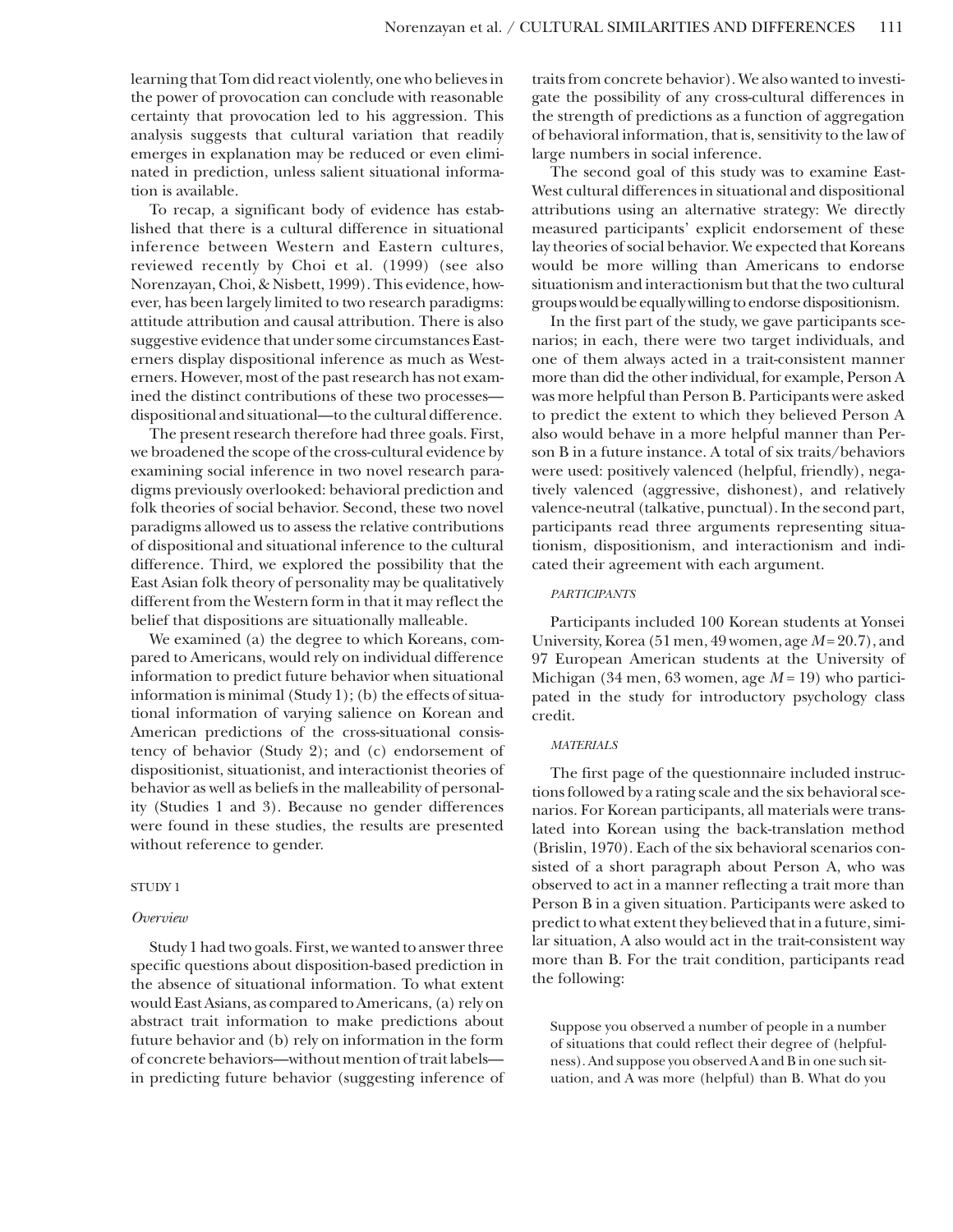suppose is the probability that if you observed A and B again, you would also find A to be more (helpful) than B?

The rating scale was adopted from Kunda and Nisbett (1986). Participants were asked to indicate any number ranging from 100% to 50%, with higher numbers indicating greater confidence in the stability of individual differences.1 They read the following scale information:

If you thought Person A would almost certainly be more (helpful) than Person B, you should say 95% or higher. If you thought there was a good chance that Person A would be more (helpful) than Person B, you should say 70% to 80%. If you thought there was only a moderate chance, you should say 60% to 70%. And if you thought you couldn't tell whether or not Person A would be more (helpful) than Person B, you should say 50%-50%— Person A is equally likely to be more or less (helpful) than Person B.1

## *DESIGN AND PROCEDURE*

The design was 2 (cultural group: American vs.  $Korean$ )  $\times$  3 (behavioral information: concrete behavior, trait, total trait)  $\times$  3 (trait valence, within-groups: positive, neutral, negative). Participants were randomly assigned to one of the three behavioral information conditions.

*Concrete behavior condition*. Participants received individual difference information in the form of concrete behaviors, tapping a trait, but without labeling the behaviors in terms of a trait. An effort was made by American and Korean informants to construct functionally equivalent items. As an example, the concrete behavior scenario reflecting "helpful" was as follows:

Suppose you observed two people, A and B, being asked to participate in a blood donation drive and saw that A volunteers to work more hours than B collecting blood. What do you suppose is the probability that, being approached by a homeless person asking for money to buy food, A gives more money to the homeless person than B?

*Trait condition*. Participants received the individual difference information in the form of a trait, such as helpful, dishonest, talkative, and so forth.

*Total trait condition*. This was identical to the trait condition except that instead of predicting from one single instance to another single instance, participants predicted from the average of 20 instances to the average of another 20 instances. This allowed us to assess sensitivity to the law of large numbers in social prediction.

After making all six predictions, participants read three arguments that had been carefully prepared to reflect three views of social behavior: dispositionism, situationism, and interactionism. They were asked to

**TABLE 1: Means and Standard Deviations (in parentheses) of Behavioral Predictions byCulture and Type of Prediction (Study 1)**

|                       | <b>Behavioral Information</b> |              |                    |  |
|-----------------------|-------------------------------|--------------|--------------------|--|
| Cultural Group        | Concrete Behavior             | Trait        | <b>Total Trait</b> |  |
|                       | М                             | M            | М                  |  |
| American ( $n = 97$ ) | $71.53$ $(11.35)$             | 70.07 (9.53) | 77.91 (7.23)       |  |
| Korean $(n=100)$      | 72.67 (10.66)                 | 75.06 (8.32) | 74.04 (7.41)       |  |

NOTE: The six behaviors/traits were helpful, friendly (positive), talkative, punctual (neutral), aggressive, and dishonest (negative).

express their opinion about each argument on a 9-point scale from 1 (*strongly disagree*) to 9 (*strongly agree*). The argument for dispositionism emphasized the consistency and stability of personality and the power of personality in explaining and predicting behavior. In contrast, the argument for situationism stressed the weakness of personality in determining behavior and focused on the power of the situation. The argument for interactionism defended both dispositionism and situationism and highlighted the complex interaction of personality and situation. These arguments can be seen in the appendix.

## *Results*

#### *PREDICTIONS OF BEHAVIOR*

Each participant's prediction estimates for the six scenarios were averaged to serve as the dependent variable  $(\alpha = .70)$ . The results can be seen in Table 1. A Culture  $\times$  Behavioral Information  $\times$  Valence (within-groups) mixed ANOVA was conducted on the dependent variable. There was no main effect of culture,  $F < 1$ . Thus, Americans and Koreans made the same degree of predictions overall. There was a Culture × Behavioral Information interaction,  $F(2, 191) = 3.94$ ,  $p < 0.02$ , such that in the trait condition, Korean predictions were stronger than American predictions,  $t(64) = 2.26$ ,  $p < .05$ , whereas the reverse was the case in the total trait condition,  $t(66)$  = 2.18,  $p < 0.05$ . No cultural differences emerged in the concrete behavior condition, *t* < 1. American predictions showed sensitivity to aggregation contrasting the trait condition with the total trait condition,  $t(65) = 3.80, p <$ .005, whereas no such sensitivity was evident for Koreans, *t* < 1. Neither culture was affected by the trait label manipulation, because there were no differences between the trait condition and the concrete behavior condition, *F* < 1, for either contrast.

The results also revealed a main effect of valence, *F*(1, 191) = 11.93,  $p < .005$ , such that negative traits received higher predictions than neutral and positive traits. However, this main effect was qualified by culture,  $F(1, 191) =$ 11.97,  $p < .005$ . Subsequent analyses indicated that this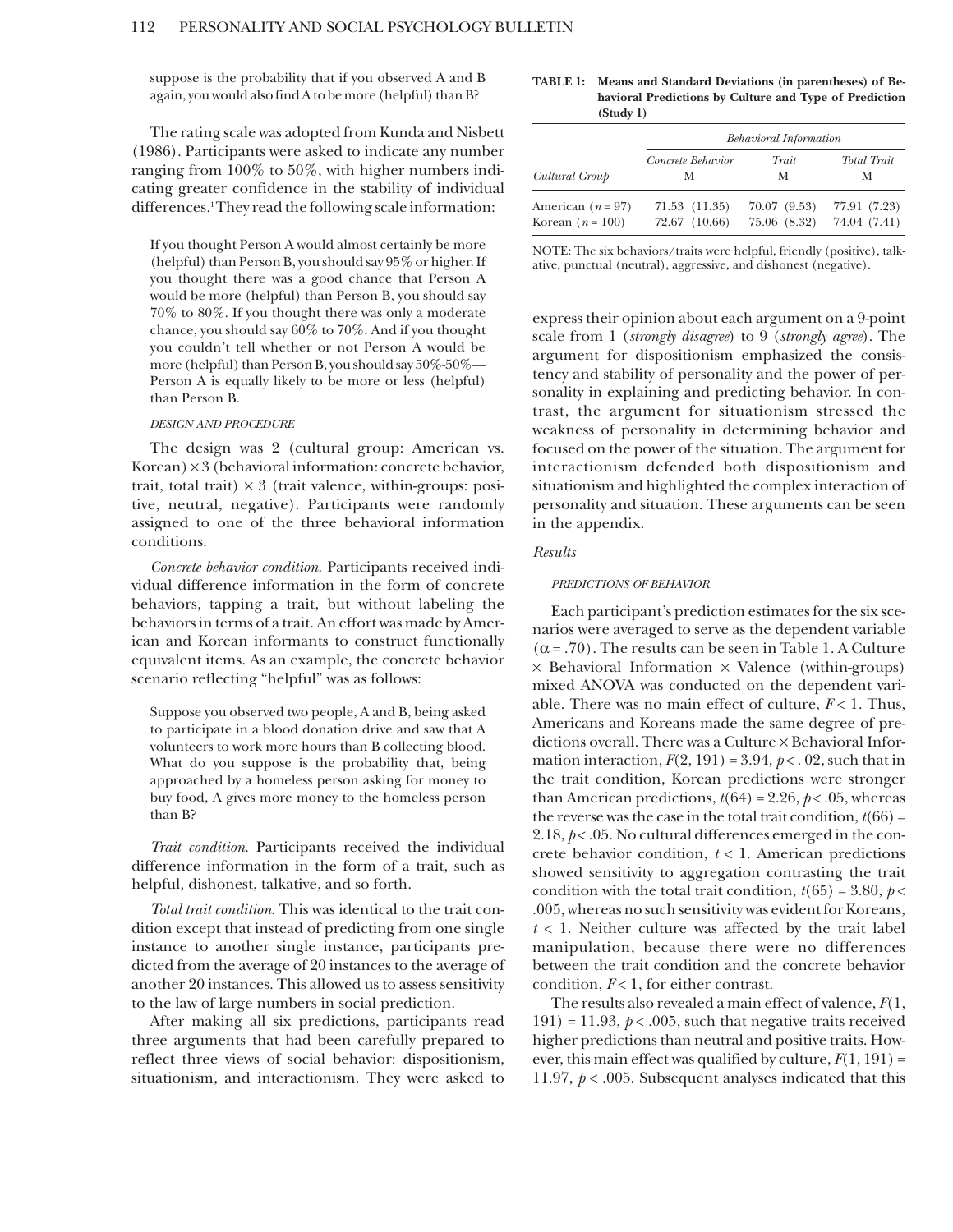pattern did not hold for Korean participants. Whereas Americans reliably gave higher estimates for negative traits than for positive traits,  $t(96) = 4.77$ ,  $p < .001$ , and neutral traits,  $t(96) = 2.74$ ,  $p < .01$ , Koreans did not agree with Americans that negative traits are the most crosssituationally stable. Indeed, Korean predictions for negative and positive traits did not differ,  $t < 1$ , although they did agree with Americans that positive traits are less stable than neutral traits,  $t(96) = 2.81, p < .01$ .

## *FOLK THEORIES OF SOCIAL BEHAVIOR*

For the argument supporting dispositionism, there was no cultural difference; *M* = 5.00, *SD* = 1.58 for Americans, and  $M = 5.19$ ,  $SD = 1.62$  for Koreans,  $F < 1$ . In contrast to dispositionism, Koreans endorsed situationism more than did Americans,  $M = 5$ . 91,  $SD = 1.42$ , and  $M =$ 5.43,  $SD = 1.81$ , respectively,  $F(1, 191) = 4.44$ ,  $p < .05$ . However, there were no cultural differences for the argument representing interactionism, *M* = 7.95, *SD* = 1.40 for Americans, and  $M = 7.79$ ,  $SD = 1.37$  for Koreans,  $F < 1$ . Interestingly, endorsements of the two arguments supporting dispositionism and situationism were unrelated for both Americans,  $r(n = 97) = .05$ ,  $p = ns$ , and Koreans,  $r(n = 100) = .15, p = ns.$ 

## *Discussion*

Koreans made predictions as strong as those made by Americans. Presenting the behavioral information in terms of concrete behaviors versus in terms of traits did not change the estimates of Americans or Koreans. This data pattern indicates that in the absence of situational information, Koreans, and perhaps other East Asians as well, can be as likely as Americans to see high cross-situational consistency in social behavior.2

In addition, Americans, but not Koreans, showed sensitivity to aggregation of behavior. As to the valence of traits, cultural similarities as well as differences emerged in the way valence affected future predictions. Both cultural samples agreed that positive traits are less stable than (less positive) neutral traits. However, only Americans thought that positive traits are less stable than negative traits, a result consistent with past research (Gidron, Koehler, & Tversky, 1993).

Moving on to lay theories of social behavior, Americans and Koreans endorsed dispositionism equally, whereas Koreans agreed with situationism more than did the Americans. These data reinforce the findings for predictions of behavior, indicating that East Asians and Westerners are equally willing to see social behavior through the lens of dispositions when situational information is unavailable or nonsalient. The data also show that the two cultures differ reliably in the extent to which situational causes of behavior are highlighted. Finally, it is interesting to note that no cultural differences were found in participants' agreement with the interactionist argument. This is despite evidence that East Asian cultures endorse a contextualist folk psychology, such that behavior is seen as the outcome of complex interactions between the person and the situation (Choi et al., 1999). It is also interesting to note that of the three arguments, the interactionist argument drew the highest agreement ratings on the part of all participants. Thus, both Westerners and Easterners seem to be strong believers in an interactionist view of social behavior.

# STUDY 2

Study 1 demonstrated that Koreans think as dispositionally as Americans in the absence of situational information. These findings support the possibility that the East-West cultural difference in social inference is not to be found in sheer tendency to apply dispositional constructs. The difference thus is more likely to be due to differential sensitivity to salient situational constraints. There are at least two contexts under which this cultural difference could emerge in social prediction.

One possible condition is to have participants make aggregate predictions rather than singular predictions. Aggregate prediction involves predicting the behaviors of a group of people in a given situation rather than the behavior of a single individual in a given situation (e.g., How likely is it that a group of people will be talkative at a party?). In making an aggregate prediction, participants cannot use a dispositional theory of behavior; they have to rely exclusively on their situational theories to make a meaningful prediction. If the source of the East-West cultural difference lies in situationism, then a cultural difference should emerge in aggregate prediction.

A second context in which a cultural difference in situationism should lead to a cultural difference in predicting social behavior is when the situational information is so strong and attention drawing that participants would be compelled to rely on it at least partly despite the availability of conflicting dispositional information. Tom may have been quiet at last month's party but if we learn that at the next party all the guests know and like each other quite well, and you bring it to our attention that most people in this situation become talkative, then it should be hard to ignore this information in our prediction of Tom's behavior. We would expect East Asians to be more likely to apply situational information that is brought to their attention.

In Study 2, therefore, we wanted to achieve three things: First, we measured participants' aggregate predictions—or base rate estimates—in addition to singlecase predictions. Second, participants received strong situational information in addition to dispositional information. Third, we examined the extent to which making the situational information salient—explicitly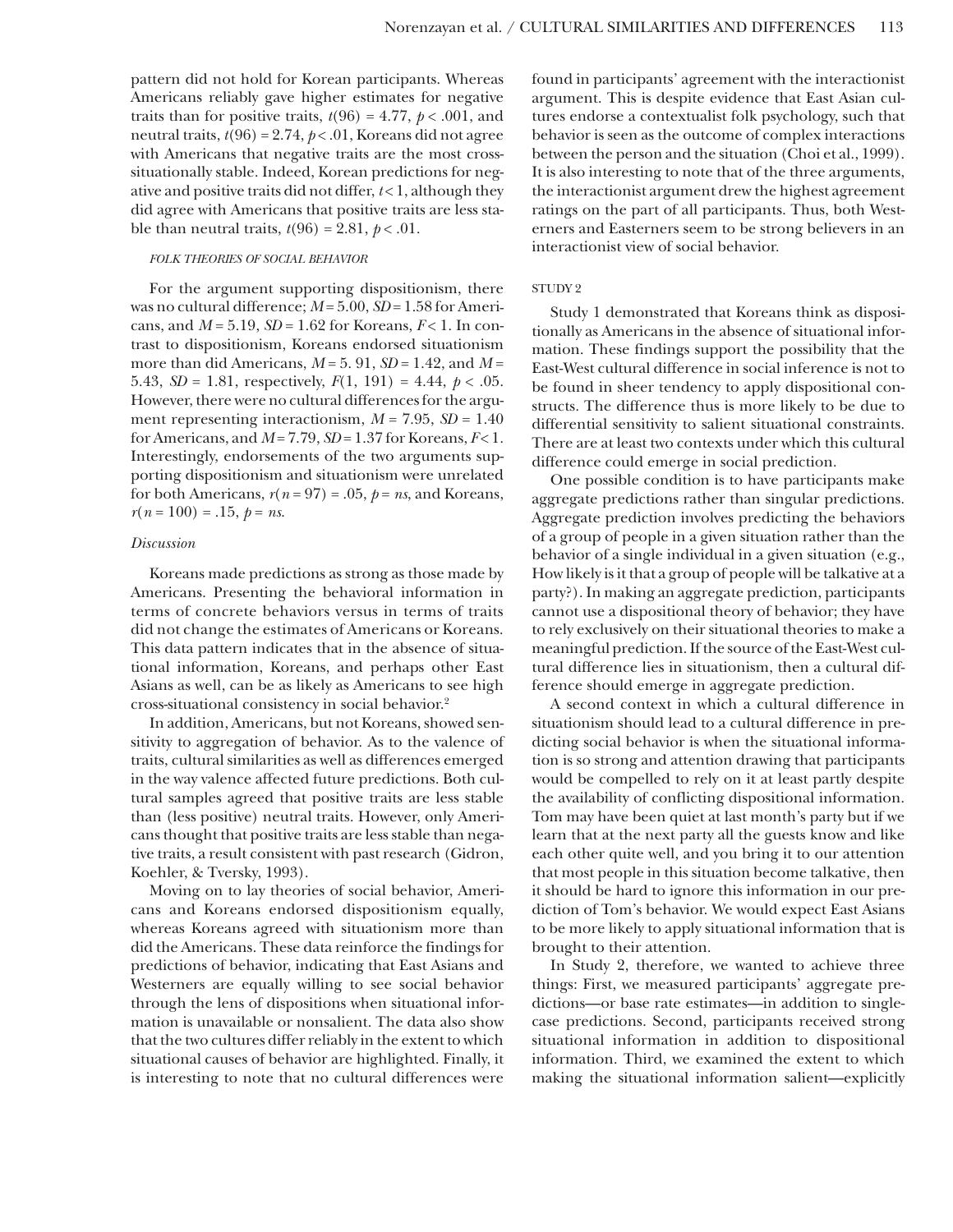drawing the participants' attention to the situational information—would make them more likely to use that information in behavioral prediction. We examined whether Koreans were more influenced by behavioral base rates in making single-case predictions than Americans.

The situational information was manipulated by asking participants to make behavioral predictions based on information either about a facilitating situation, which made the trait-consistent behavior more likely to occur (e.g., a talkative individual being in a party), or based on an inhibiting situation, which made the traitconsistent behavior less likely to occur (e.g., a talkative individual being at a church service).

We used a priming manipulation to enhance the salience of situational information. Unlike participants in the nonsalient base rate condition, those in the salient base rate condition were asked to make aggregate predictions before answering the single-case prediction questions. We anticipated that answering aggregate predictions (e.g., How many people, out of 100, would do this behavior in this particular situation?) before making predictions about the behavior of a single individual would draw participants' attention to the importance of the situation in influencing the behavior of the target in the single-case prediction task. Thus, the measurement of one dependent variable (the aggregate prediction task) also served as a salience manipulation for the other dependent variable (the single-case prediction task).

## *Method*

## *PARTICIPANTS*

Study 2 consisted of 58 individuals: 32 students recently arrived from Korea who were learning English at the University of Michigan for the summer period (17 men, 15 women, age *M* = 22) and 26 American students (25 European American, 1 African American; 11 men, 15 women, age *M* = 21) recruited from among undergraduates at the university. All participants were paid \$10 for their participation in the study.

## *INSTRUCTIONS*

Participants received a six-page questionnaire. For Korean participants, the questionnaire was translated and back-translated (Brislin, 1970) by two bilingual Korean graduate students. In the Korean version of the questionnaire, we used common Korean names to replace the English names and Korean equivalents of American cultural items. As in the previous studies, participants were asked to make predictions about the future behavior of a target individual using the same six behavioral scenarios. Unlike the previous study, however, participants were asked only about one actor who behaved in a trait-consistent manner.<sup>3</sup>

## *SITUATIONAL INFORMATION MANIPULATION*

Half of the participants received situational information that would facilitate the behavior and the other half received situational information that would inhibit the behavior. The following is the scenario for "helpful" in the inhibiting condition:

You just met a new neighbor, Jim. As you and Jim are taking a walk in the neighborhood, a well-dressed man approaches Jim and explains that his car is broken down and he needs to call a mechanic. Then with a somewhat embarrassed voice the man asks Jim for a quarter to make the phone call. You find that Jim searches his pocket and after finding a quarter gives it to the man. On another day Jim is walking toward the bus stop to catch the bus to work. As he is walking, a teenager carrying some books approaches Jim and politely asks him if he can borrow a dollar for a bus ride, explaining that he forgot his wallet at home and needs to get a ride to school. Jim searches his pocket and discovers that he only has one dollar with him. He realizes that if he gives the dollar to the teenager, he will not be able to ride the bus himself and will miss an important business meeting. Do you think Jim will give the dollar to the teenager?

As can be seen in the example above, the dispositional information was given in the first paragraph in the form of a behavior (giving a quarter for a phone call) implying a trait (helpful). The second part of the scenario introduces the situational information, in this case inhibiting information (being helpful would mean missing an important business meeting for the actor).

The facilitating condition was identical to the inhibiting one except that in the second part participants received facilitating information. Thus, instead of having only one dollar in his pocket, Jim "searches his pocket and discovers that he has several dollars with him, enough money to pay for his bus ride and for the teenager's." Furthermore, there was no mention of an important business meeting in the facilitating scenario.

#### *DEPENDENT MEASURES*

For single-case predictions, participants read the following in the instructions:

Your answer can be any number between 0 and 100. Zero indicates that you are absolutely certain that the person *will not* do the behavior in the future. One hundred indicates that you are absolutely certain that the person *will* do that behavior in the future.

For the aggregate prediction task, participants were instructed to estimate what proportion of 100 randomly selected individuals would do each behavior in the situation being described. The aggregate prediction scenarios were identical to the single-case prediction scenarios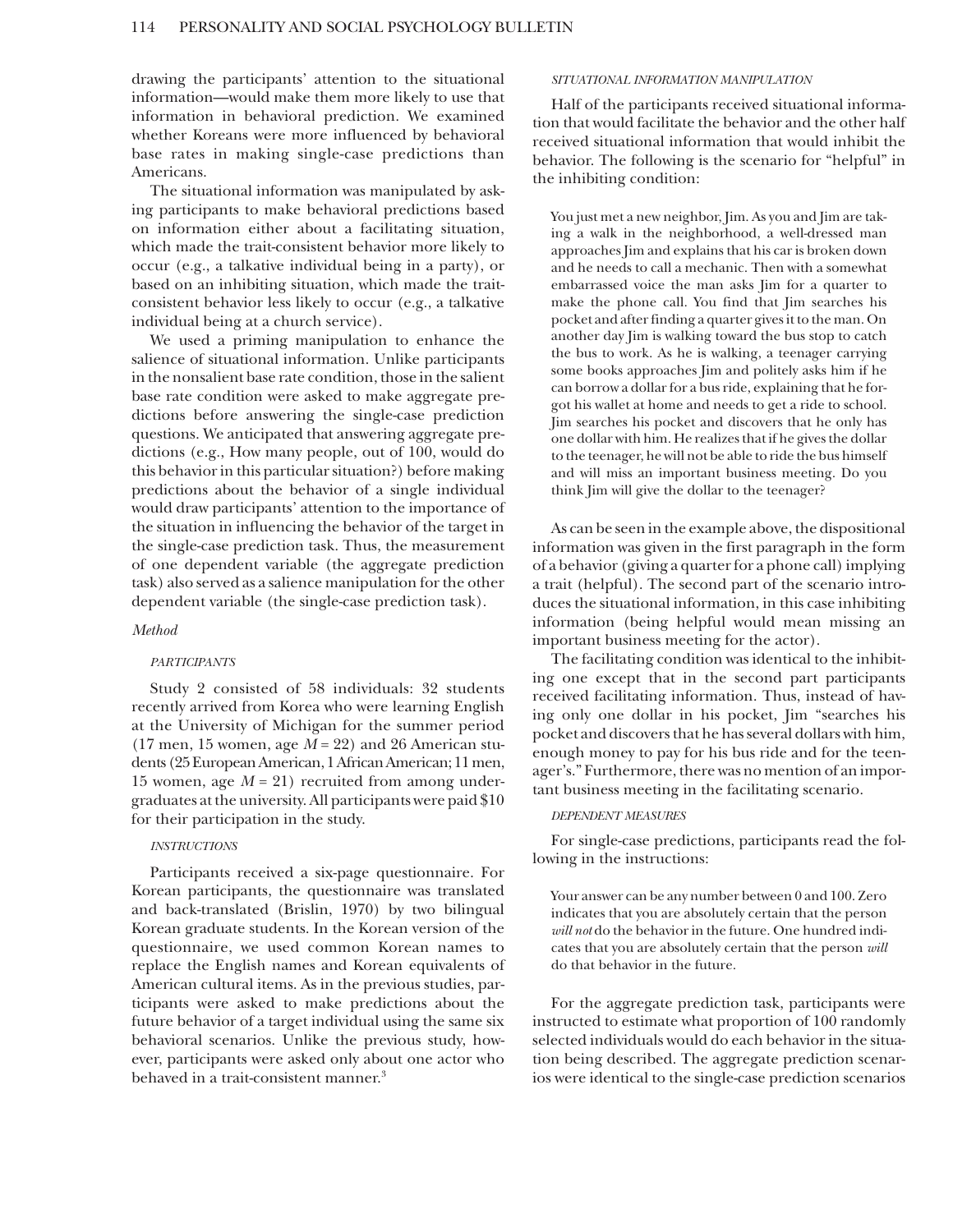except that the dispositional information was removed: Participants read only the second part of the prediction scenarios containing the situational information (inhibiting vs. facilitating). Thus, participants in the salient base rate condition first made aggregate predictions (i.e., generated base rate estimates) for each situation, then read the dispositional and situational information about a single target person, and then predicted the target's behavior. Participants in the nonsalient base rate condition first read dispositional and situational information about the target, predicted the target's future behavior, and then proceeded to make aggregate predictions.

#### *DESIGN OF STUDY*

The design was 2 (cultural group: American vs. Korean)  $\times$  2 (situational information: facilitating vs. inhibiting)  $\times$  2 (salience: aggregate predictions before vs. after single-case predictions), all between-subjects conditions.

## *Results*

Aggregate predictions and singular predictions were averaged across the six scenarios to produce a single average aggregate prediction score and a single average single-case prediction score for each participant, with respective internal reliability coefficients of  $\alpha$  = .83 and  $\alpha = .88$ .

## *AGGREGATE PREDICTIONS*

Figure 1 shows the aggregate predictions. A 2 (cultural group: American vs. Korean)  $\times$  2 (situational information: facilitating vs. inhibiting)  $\times$  2 (aggregate predictions before vs. after single-case predictions) betweensubjects ANOVA on aggregate predictions revealed a large main effect of situational information, such that inhibiting situations received lower aggregate predictions compared to facilitating situations,  $F(1, 50)$  = 408.40,  $p < .001$ . As expected, a Culture  $\times$  Situational Information interaction emerged, such that Korean aggregate predictions were more responsive to the situational information than American predictions,  $F(1, 50) =$ 7.71, *p* < .01; Korean predictions were higher when the situation was facilitating and lower when the situation was inhibiting.

## *SINGLE-CASE PREDICTIONS*

Figure 2 shows the single-case predictions for each cultural group. A Culture (American vs. Korean) × Situational Information (facilitating vs. inhibiting)  $\times$  Salience (salient base rate vs. nonsalient base rate) ANOVA conducted on the single-case predictions again revealed a large main effect of situational information, with inhibiting scenarios receiving lower prediction estimates compared to facilitating scenarios,  $F(1, 50) = 256.46$ ,  $p < .001$ ,



**Figure 1 Mean aggregate predictions for each cultural group and type of situational information (facilitating vs. inhibiting) averaged across six behaviors.**

#### NOTE: Means indicate the estimated number of people out of a randomly selected 100 who would engage in the behavior specified in each scenario (Study 2).

*M* = 30.08 and *M* = 78.07. Also, a Situational Information  $\times$  Salience interaction was observed,  $F(1, 50) = 10.93$ ,  $p \le$ .005. However, this two-way interaction will not be discussed further because a three-way interaction between culture, situational information, and salience of situational information emerged,  $F(1, 50) = 4.60$ ,  $p < .05$ . This finding indicates that Koreans were more likely than Americans to apply situational information to predict the behavior of the target individual, but only when the situational information was made salient by having participants make aggregate predictions before making single-case predictions. There were no differences between American and Korean predictions when base rate predictions came after.

The cultural difference in sensitivity to situational constraints is especially apparent when the situational salience manipulation is considered for each cultural group. For Koreans, single-case predictions in the salient base rate condition were more responsive to the base rates than the predictions in the nonsalient base rate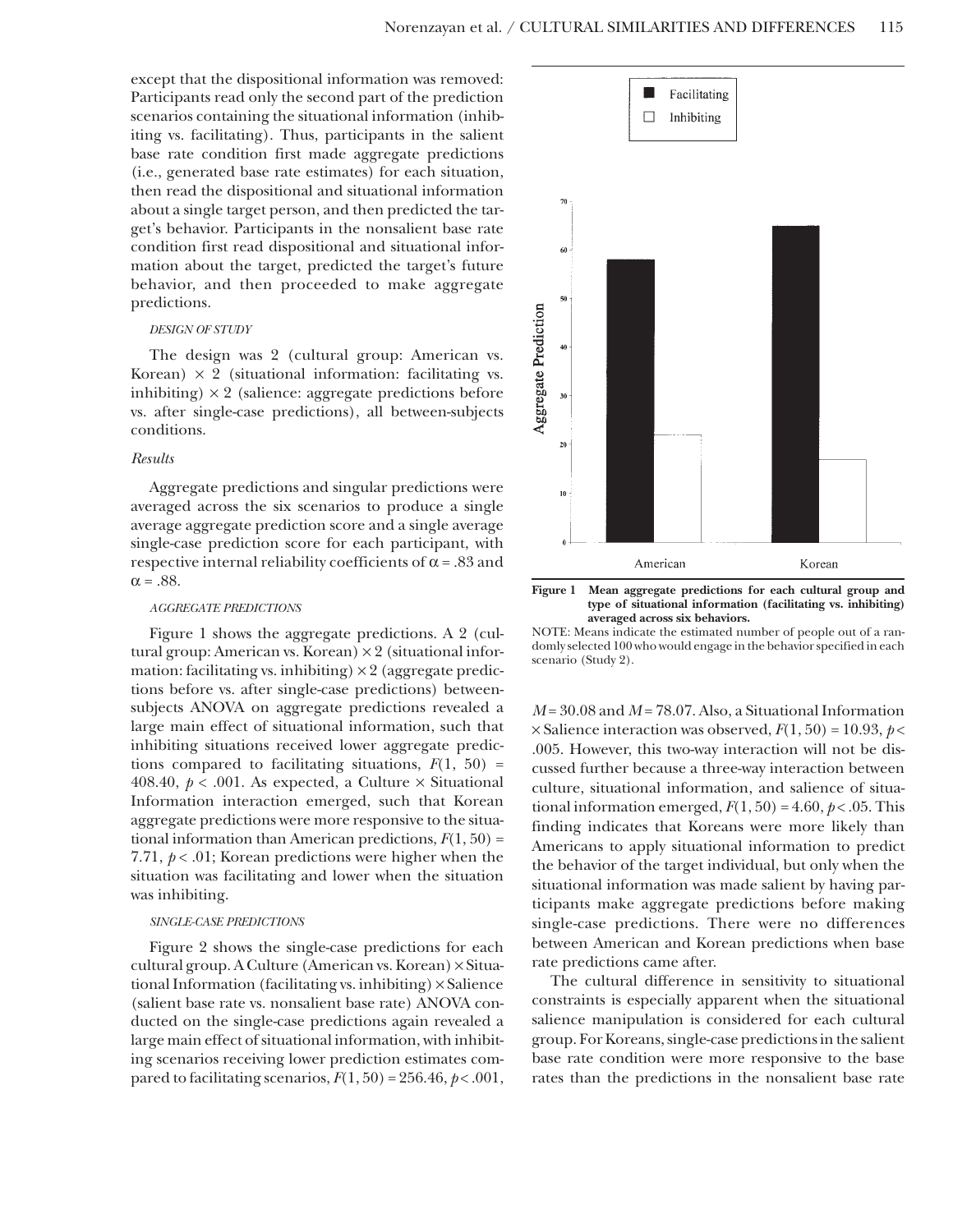

**Figure 2 Mean single-case predictions for each cultural group, type of situational information (facilitating vs. inhibiting), and salience of situational information averaged across all six behaviors.**

NOTE: Higher numbers indicate stronger predictions for future behavior (Study 2).

condition,  $t(50) = 3.50$ ,  $p < .005$ , for facilitating situations, and  $t(50) = 2.01$ ,  $p < .05$ , for inhibiting situations. In contrast, American predictions were not affected at all by the salience manipulation, *t* < 1, for both facilitating and inhibiting situations.

# *CULTURAL DIFFERENCE IN SINGLE-CASE PREDICTION OR IN CONVERSATIONAL LOGIC?*

We now consider an alternative conversational logic or experimental demand interpretation for the cultural difference in the single-case predictions. Asking people to make aggregate predictions before making singlecase judgments may have created a conversational implicature, or an experimental demand, to use the outcome of the prior judgment in the subsequent one. Moreover, if Easterners are more attuned to social cues from other people, they might be especially sensitive to informational cues provided by the researcher.

Despite the plausibility of this argument, there is no reported evidence indicating that Easterners are actually more responsive to experimental cues than are Westerners. In fact, there is some evidence that Easterners

can be less responsive to experimental instructions than Westerners (e.g., Choi & Nisbett, 1998, Study 2). Nevertheless, if Easterners were more sensitive to experimental cues in this study, they would be expected to use the base rate information in the subsequent single-case predictions more than Westerners.

According to this interpretation, then, Koreans may have been more compelled to use any prior information that preceded a task, rather than being more compelled to apply situational information per se. This alternative interpretation can be tested in the condition when the single-case judgment preceded the aggregate judgment. This interpretation predicts that Koreans should have been more compelled to apply the dispositional information (contained in the single-case prediction task; e.g., a helpful behavior) to the subsequent aggregate judgment. That is, Koreans should have used the individual helpful act (in single-case prediction) more to estimate higher rates of helpfulness by a group of 100 individuals (in aggregate prediction), for both the facilitating and inhibiting scenarios.

However, this was not the case. There was no main effect of order of the two tasks on aggregate predictions,  $F(1, 50) = 1.40$ ,  $p = ns$ , and most important, no two-way interaction between culture and order,  $F(1, 50) = 1.12$ , *p* = *ns*, or a three-way interaction between culture, type of situational information, and order, *F* < 1. Exposure to the dispositional information in the single-case prediction task affected neither Americans' nor Koreans' subsequent aggregate predictions. Thus, there is some evidence that the Koreans' greater use of self-generated base rates in single-case prediction was not due to a general tendency to make greater use of any preceding information presented by the experimenter. Rather, it was due to a greater Korean tendency to use specifically situational information in social judgment.

#### *Discussion*

The main effect of situational information on aggregate predictions as well as on single-case predictions indicates that both American and Korean participants can be sensitive to sharp variations in situational information. The interesting finding, however, is that Korean aggregate predictions were more sensitive to base rates than those of Americans.

As for the single-case predictions, when dispositional theories were countered by salient situational information, Korean participants were more likely than Americans to apply their situationist beliefs in predicting social behavior. Furthermore, increasing the salience of situational base rates influenced Korean predictions in the expected manner but had no effect on American predictions. This pattern reinforces findings obtained by Choi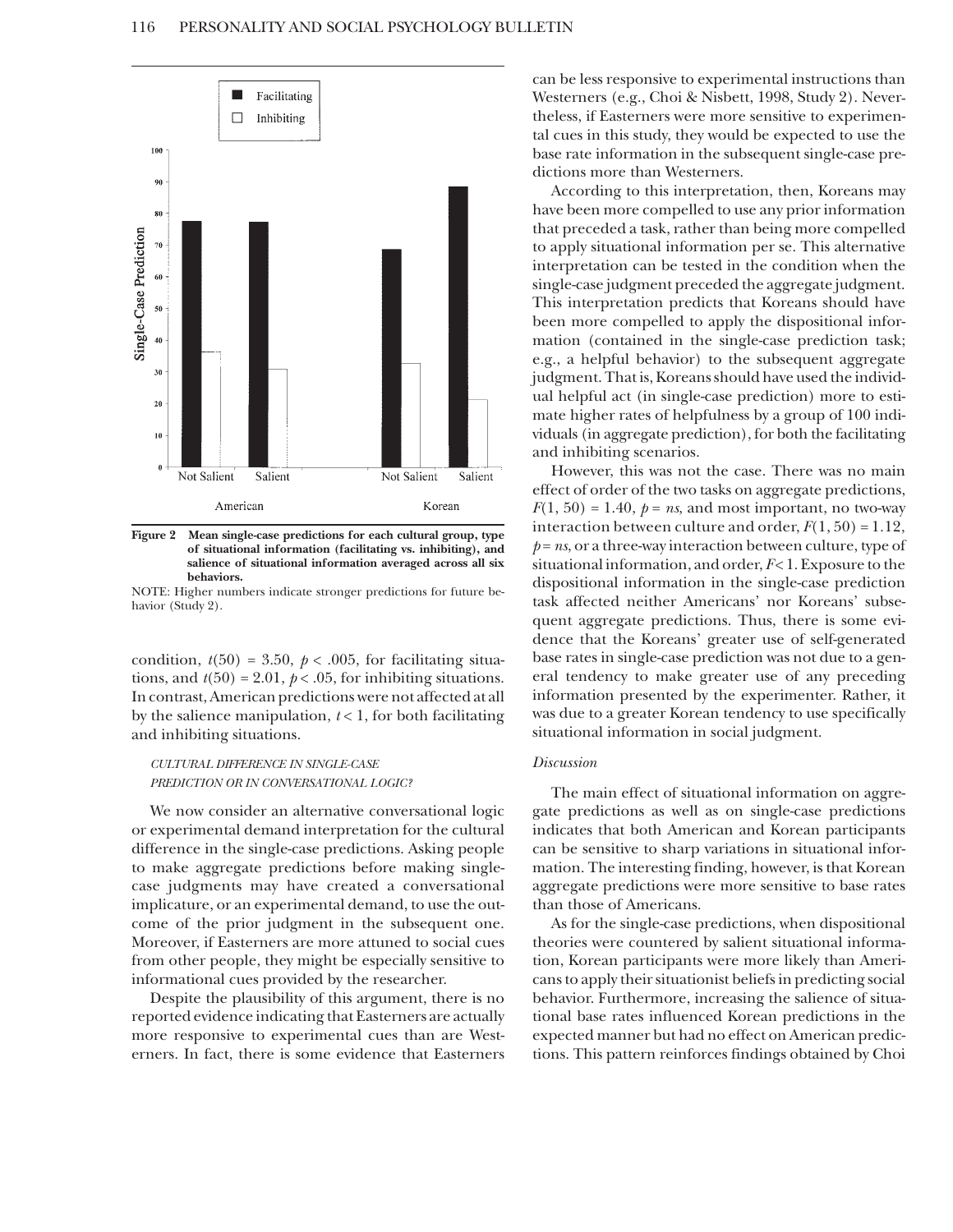and Nisbett (1998) and Kitayama and Masuda (2000) in the Jones and Harris (1967) attitude attribution paradigm. When situational constraints were made salient to the participants, Koreans and Japanese corrected their correspondent inferences. The same situational salience manipulation had no effect on American attributions (Choi & Nisbett, 1998; Snyder & Jones, 1974; but see Newman & Ruble, 1992, for evidence that American children correct their correspondence inferences when situational constraints are salient).

## STUDY 3

Study 3 was conducted to replicate and further extend the findings of Study 1. Participants read again the three arguments of Study 1 and expressed their degree of agreement with them. Furthermore, we examined the possibility that the nature of the dispositional theories held by the two cultures is different, even if Easterners and Westerners are both likely to engage in dispositional inference. The coexistence of situationism and dispositionism in Eastern folk psychology should lead Easterners to have theories indicating that dispositions are more malleable and more likely to incorporate situational variability than are theories of Westerners. Thus, Western dispositionism might be analogous to what Dweck and her colleagues call "entity theory," whereas East Asian dispositionism may be more like "incremental theory" (Dweck, Hong, & Chiu, 1993). Both theories are about dispositions, but they differ regarding their malleability. Entity theorists believe that dispositions such as personality, intelligence, and moral character are fixed and that people cannot change them at will. In contrast, incremental theorists believe that dispositions are flexible and malleable. Dweck and her colleagues demonstrate that social judgment differs depending on the implicit theory a person has. Compared to entity theorists, incremental theorists make trait inferences that are more specific (in that they do not endorse global traits), more provisional (in that they are responsive to contradictory information), and more conditional (in that they expect change with changed circumstances).

To explore the possibility that East Asians are indeed more like incremental theorists, whereas Americans are more like entity theorists, Study 3 measured implicit theory of personality (entity vs. incremental theory). In addition, we measured endorsement of lay theories of social behavior. We expected no difference in dispositionist theory of behavior and a cultural divergence in situationist and possibly interactionist theories of behavior.

**TABLE 2: Means and Standard Deviations (in parentheses) of Disagreement With Statements Representing EntityTheory of Personality (Study 3)**

|                                                               | American    | Korean            |         |
|---------------------------------------------------------------|-------------|-------------------|---------|
| Someone's personality is<br>something about them that         |             |                   |         |
| they can't change very much.<br>A person can do things to get | 3.50(1.27)  | 4.04(1.28)        | $-.001$ |
| people to like them but they                                  |             |                   |         |
| can't change their real                                       |             |                   |         |
| personality.<br>Everyone has a certain personality            | 3.09 (1.30) | 3.79(1.37)        | < 0.001 |
| and it is something that they                                 |             |                   |         |
| can't do much about.<br>A person can change the way           | 3.41 (1.28) | 3.99(1.31) < .001 |         |
| they act but they can't change                                |             |                   |         |
| their real personality.                                       | 3.09 (1.32) | 3.63(1.41)        | < .005  |

NOTE: Higher numbers indicate stronger disagreement with entity theory of personality on a 6-point scale.

#### *Method*

#### *PARTICIPANTS*

Korean students at So-Gang University in Korea (*N* = 120) and American students at the University of Michigan  $(N=121)$  took part in the study for introductory psychology class credit.

## *PROCEDURE*

For Korean participants, all materials were translated into Korean using the back-translation method (Brislin, 1970). Participants were given a booklet containing the same three arguments of Study 3 reflecting dispositionism, situationism, and interactionism (see Table 1). They were asked to express their opinion about each argument on a 9-point scale from 1 (*strongly disagree*) to 9 (*strongly agree*).

Participants then read four statements devised by Erdley and Dweck (1993) intended to measure implicit theory of personality. They were asked to express their agreement with each statement on a 6-point scale from 1 (*strongly agree*) to 6 (*strongly disagree*). The four statements can be seen in Table 2. Because incremental theory of personality elicits socially desirable responding, endorsement of an incremental view of personality is measured in terms of disagreement with statements that reflect an entity theory of personality (Chiu, Hong, & Dweck, 1997). Extensive research supports the validity of this strategy. For example, when asked to justify their responses, people who disagree with entity theory provide explanations that are consistent with an incremental view of personality, and participants who are experimentally induced to think in a manner consistent with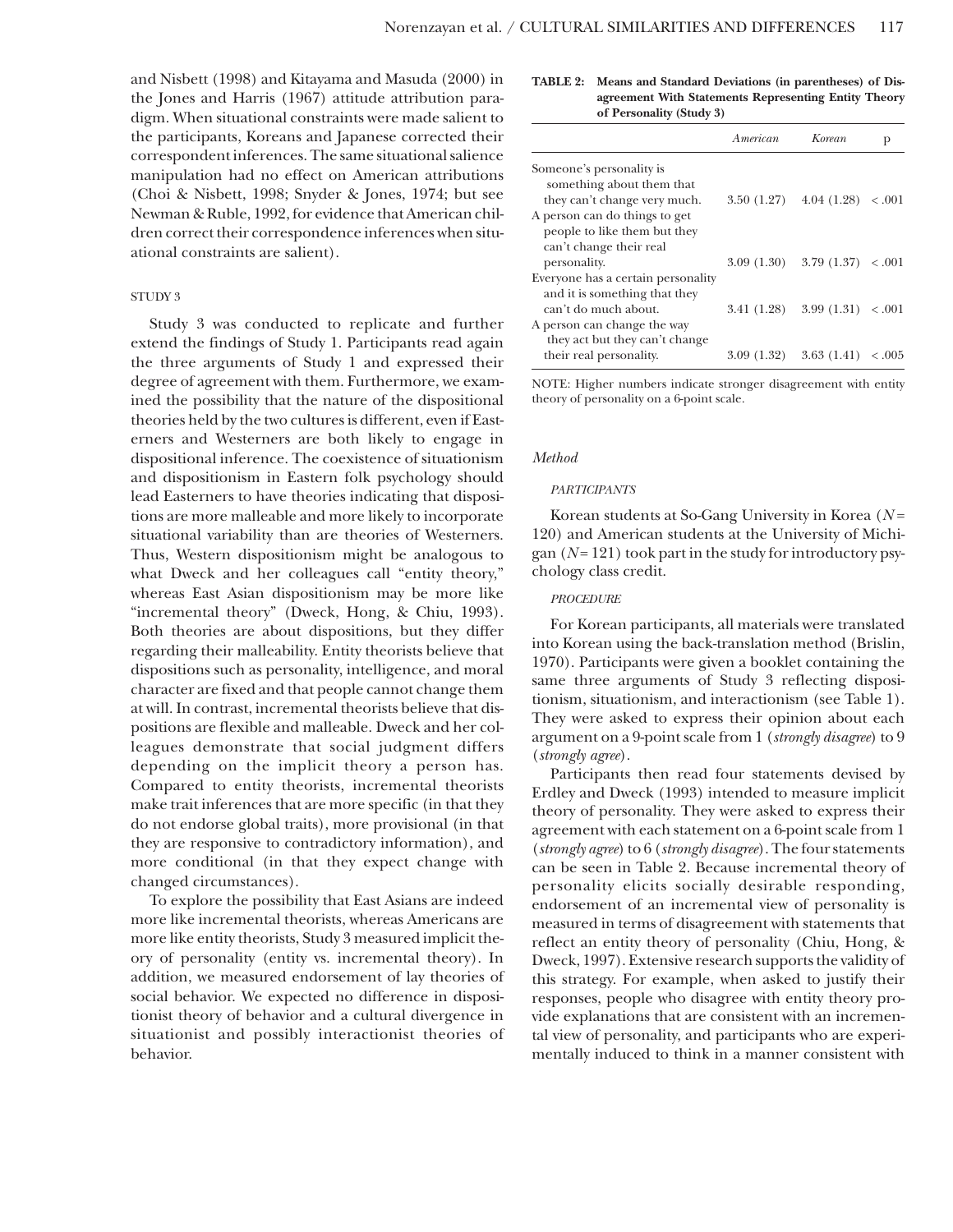incremental theory exhibit behavior that is similar to those participants who disagree with entity statements (see Chiu et al., 1997, for a review of the literature validating the measurement of incremental theory in terms of disagreement with entity theory). Thus, greater disagreement with these "entity" statements indicates greater endorsement of incremental theory of personality, although incremental theory is not measured directly in this study.

## *Results*

## *FOLK THEORIES OF SOCIAL BEHAVIOR*

For the argument supporting dispositionism, there was no cultural difference; *M* = 4.59, *SD* = 1.79 for Americans, and  $M = 4.82$ ,  $SD = 1.79$  for Koreans,  $F < 1$ . However, Korean participants agreed with the argument representing situationism more than American participants did,  $M = 5.27$ ,  $SD = 1.46$ , and  $M = 4.67$ ,  $SD = 1.62$ , respectively,  $F(1, 240) = 8.47$ ,  $p < .005$ . Unlike in Study 3, the same cultural difference this time emerged also for the argument representing interactionism, *M* = 7.32, *SD* = 2.01 for Americans, and *M* = 7.99, *SD* = .98 for Koreans,  $F(1, 240) = 10.63, p < .001$ .

## *FOLK THEORIES OF PERSONALITY*

We averaged participants' ratings of the four arguments and compared the two cultures ( $\alpha$  = .91 and .92 for Americans and Koreans, respectively). As expected, Koreans disagreed with entity theory more than Americans did (*M* = 3.87, *SD* = 1.21 for Koreans, and *M* = 3.27, *SD* = 1.14 for Americans), *F*(1, 240) = 15.60, *p* < .001. Indeed, as can be seen in Table 2, Koreans disagreed with all four statements more than Americans did.

## *Discussion*

The data on lay theory of social behavior in this study support our findings in the previous studies: East Asians and Westerners differed reliably in situationism but not in dispositionism. We also found that East Asians endorsed interactionism more than Americans did. This, we believe, is also a reflection of East Asians' greater sensitivity to situational influence. Thus, participants' theory of social behavior converges on the behavioral prediction data reported in Study 1. Interestingly, the interactionist argument again drew the highest rate of endorsement, indicating that it is the theory that both cultures endorse the most.

The findings on lay theory of personality indicate that personality theories in East and West differ in an important way: Easterners believe in the malleability of dispositions more than Americans do. Thus, Korean participants' thinking was more like that of incremental theorists of personality, whereas American participants' thinking was more like that of entity theorists.

## GENERAL DISCUSSION

Study 1 showed that when situational information was absent, Koreans and Americans drew the same dispositional inferences about an actor's behavior and thus predicted equally high behavioral consistency across situations. In Study 2, Koreans made predictions about aggregate behavior that were more influenced by situational information than those of Americans. Also, when predicting the behavior of a single individual, highly accessible situational information affected Korean but not American predictions. Finally, whereas Koreans and Americans were equally likely to endorse a dispositionist theory of behavior, Koreans agreed with a situationist theory more (Studies 1 and 3).

The present research indicates that cultural differences in social inference are not confined to causal explanation and attitude attribution but operate for predictions of behavior and lay theories of behavior as well. Thus, cultural differences in social inference permeate a broad range of inferential practices. However, cultural variation in social inference is context sensitive. It is robust under conditions when situational information is highly accessible and decreases and may disappear entirely to the extent that situational information is relatively difficult to apply.

Even though East Asians are willing to infer dispositions from behavior as much as Westerners, Eastern and Western dispositionism are not qualitatively identical. Easterners believe in the continuous shaping of personality traits by situational influences. This Eastern belief in the alterability of personality traits parallels the distinction between people who subscribe to entity theory versus incremental theory of personality (e.g., Dweck et al., 1993). We provided preliminary evidence that Western dispositionism is like entity theory, in that it reflects the belief that personality traits are fixed. In contrast, Eastern dispositionism is more like incremental theory, in that it reflects the belief that personality traits are malleable (Study 3).

#### *Lay Dispositionism as Psychological Essentialism*

Why should lay dispositionism be more resistant to cross-cultural variation than previously anticipated? A possible theoretical explanation may be that lay dispositionism is a form of psychological essentialism, a mode of thinking that consists of attributing a hidden essence or quality to a thing, which causes its observable as well as hidden properties (Atran, 1990; Gelman, 1992; Gelman & Hirschfeld, 1999). Essentialism has been observed in a number of diverse domains, notably in reasoning about animals and social groups in a large variety of cultures (Gelman & Hirschfeld, 1999). Gelman (1992) observes that folk biological and dispositional thinking are strikingly similar, raising the possibility that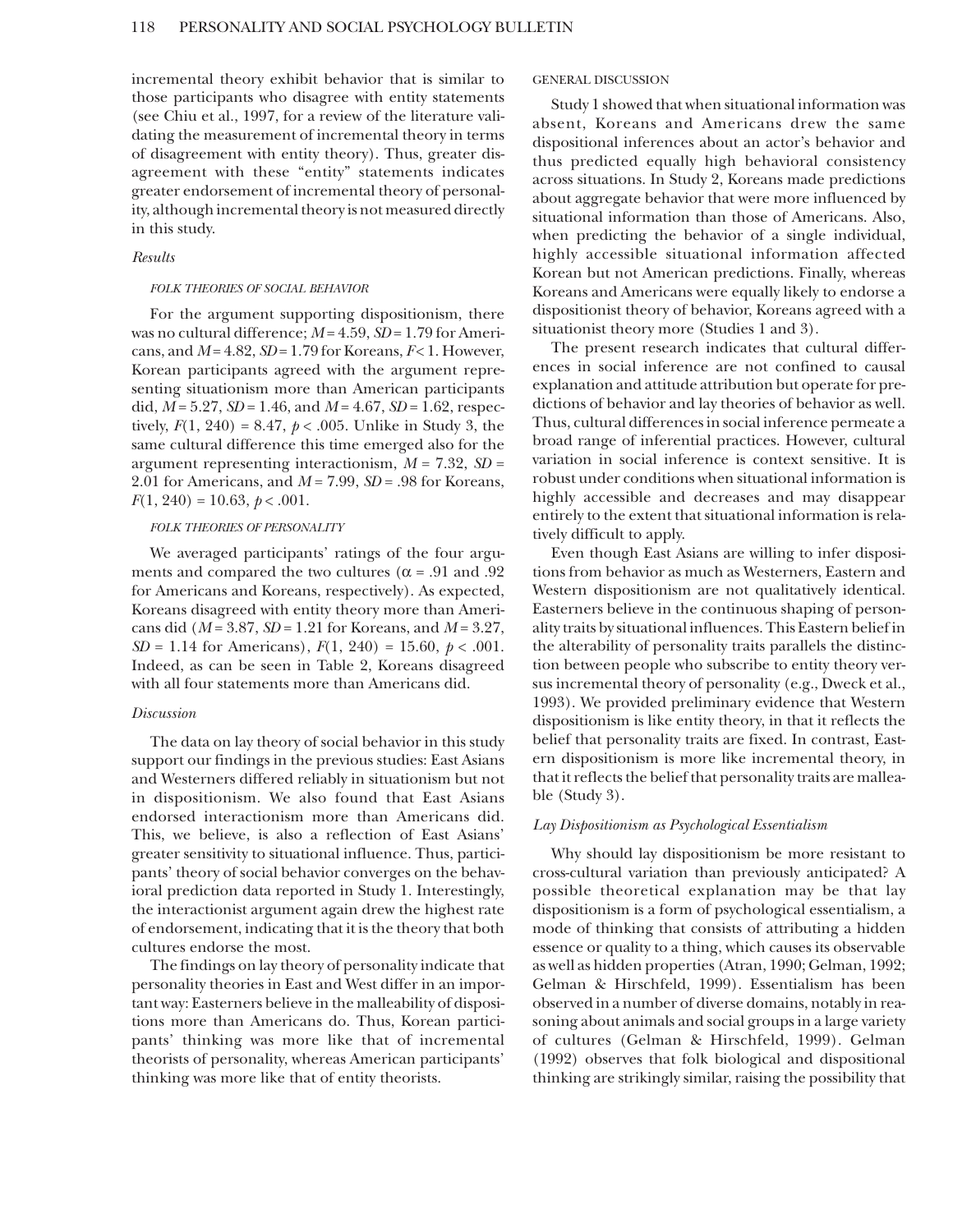dispositionism is essentialism in the domain of folk psychology. Just as the "biological essence" of a zebra causes it to develop a striped fur and act like a zebra, an individual's personality, or "psychological essence," causes a person to think, feel, and behave in particular ways.

It is likely that both Easterners and Westerners essentialize personality relative to other domains that do not support essentialistic reasoning, such as artifacts. Future research can establish the relative strength of essentialism in personality theories across cultures. Our data, indicating that Easterners view personality as more malleable than Westerners, suggests the possibility that cultures that endorse situationism may be less likely to essentialize personality.

## *Cultural Variation in Social Inference*

The evidence we presented suggests that what varies across cultures is the situational inference part of the attribution process, whereas dispositional inference is less susceptible to cultural variation. Our studies support other cross-cultural investigations, which have reported a similar pattern of findings. For example, in a Korean replication of the classic McArthur (1972) study, Cha and Nam (1985) found that Korean attributions relied substantially on consensus information, indicating greater East Asian sensitivity to situational information. However, Koreans did not differ from Americans in response to distinctiveness and consistency information. Thus, Koreans were as likely as Americans to use dispositional information.

Because East Asians are willing to apply their personality theories in social judgment when the situational information is absent or nonobvious, they can be as prone to the correspondence bias as Americans. This has been illustrated in recent cross-cultural replications of the correspondence bias in Jones and Harris's (1967) attitude attribution paradigm for Koreans (Choi & Nisbett, 1998), Japanese (Kitayama & Masuda, 2000), and Chinese (Krull et al., 1999). However, when Choi and Nisbett (1998) and Kitayama and Masuda (2000) made the situational constraints obvious to the participants, both Koreans and Japanese showed very little correspondence bias. The same manipulation had no effect on the correspondence bias for American samples (Choi & Nisbett, 1998; Snyder & Jones, 1974).

Finally, identifying the attributional source and boundary conditions of the cultural variation in social inference has implications for the psychology of cultural misunderstandings. The evidence suggests that when situational information about the other is absent, both cultures will attribute behavior to its corresponding disposition; thus, no cultural misunderstanding will occur that reflects attributional differences. But when salient situational information is available to observers, cultural misunderstanding can emerge. In such situations, East Asians will be attuned to situational information to a greater extent than Westerners and will be more likely to attribute the other's behavior to situational constraints. Research that illuminates these processes can tell us much about the social psychological roots of intercultural misunderstandings.

## **APPENDIX Lay Theories of Social Behavior Presented to Participants (Studies 1 and 3)**

#### *Dispositionism*

How people behave is mostly determined by their personality. One's personality predisposes and guides an individual to behave in one way, not in another way, no matter what circumstances the person is in. In a sense, behavior is an unfolding of personality. One's behavior is remarkably stable across time and consistent across situations because it is guided by personality. Therefore, if we know the personality of one person, we can easily predict how the person will behave in the future and explain why that person behaved in the particular way in the past.

## *Situationism*

How people behave is mostly determined by the situation in which they find themselves. Situational power is so strong that we can say it has more influence on behavior than one's personality. Often, people in a particular situation behave very similarly, despite large individual differences in personality. Therefore, in order to predict and explain one's behavior, we have to focus on the situation rather than personality. Personality plays a weaker role in behavior than we used to think.

#### *Interactionism*

How people behave is always jointly determined by their personality and the situation in which they find themselves. We cannot claim that either personality or the situation is the only determinant of our behavior. Our behavior is an outcome of the complex interaction between personality and situational factors. We always have to consider personality and situation simultaneously. Therefore, we cannot predict and explain one's behavior with personality or situation alone.

## **NOTES**

1. It should be noted, however, that this scale restricts the range of possible responses. Although it is unlikely, one may believe that once Person A engages in a behavior more than Person B, the subsequent chance of A exhibiting the same behavior will be less than for B. This scale prevents participants from expressing this belief adequately. However, this restriction in itself does not bias the scale toward systematic overestimation. When lay estimates are compared with actual estimates using this scale, domains other than personality traits produce moderate accuracy for abilities such as athletics, very high accuracy for student course evaluations, and systematic underestimation in other instances, for example, ability estimates made by professional psychologists (Kunda & Nisbett, 1986). Moreover, this restriction does not